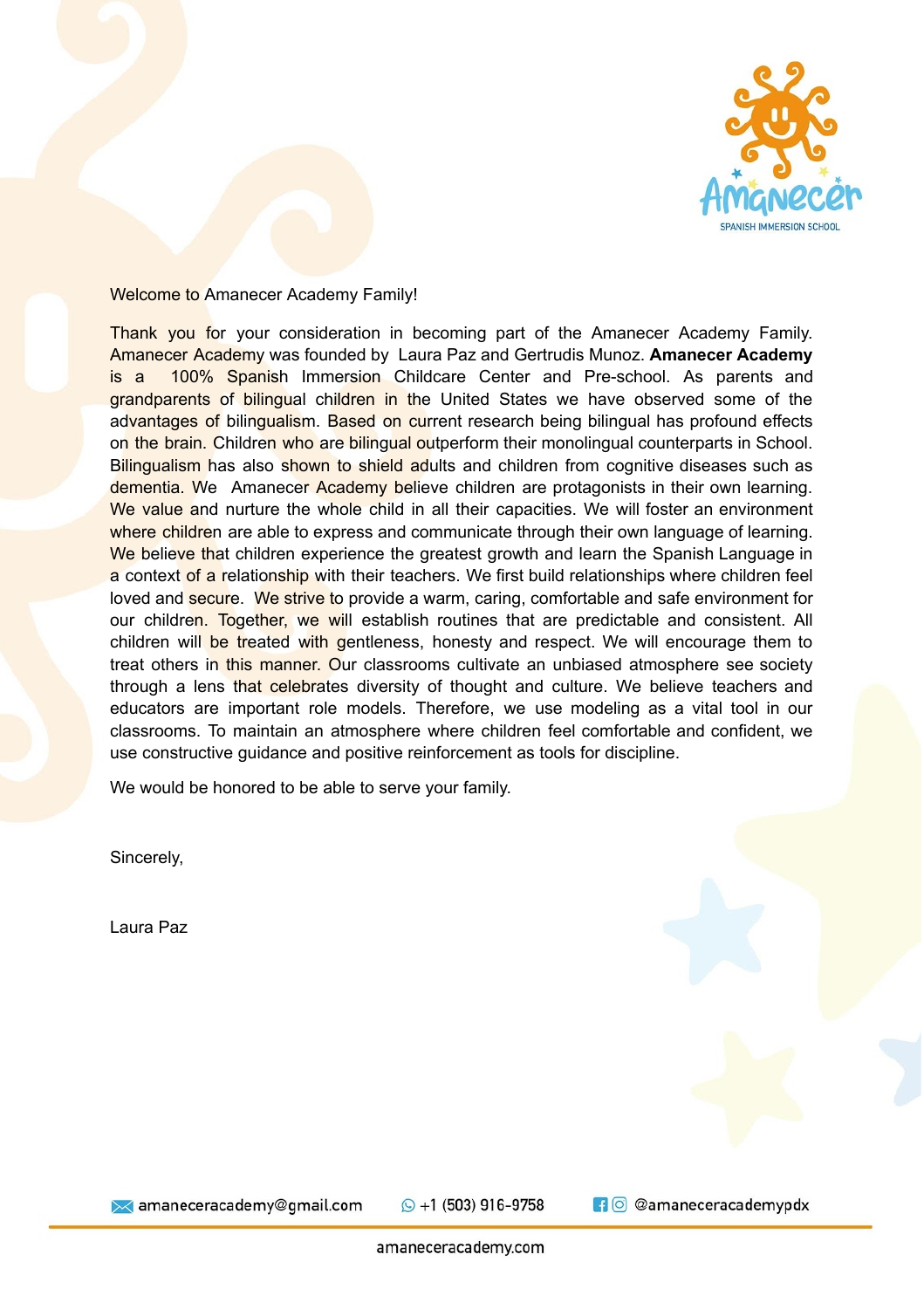

### **Policies and Procedures**

### **Enrollment and Tuition**

**Policy:** Children between the ages of 6 weeks and 5 years are welcomed at Amanecer Academy LLC.

Children may attend Amanecer Academy between the hours of 7:45 am to 5:30 pm. Schedules can vary depending on Tuition.

- Payment should be made payable to Amanecer Academy LLC. Payment must be made on a monthly schedule with full payment due before the 5<sup>th</sup> of each month. Parent agrees to pay a fee of \$25 for any returned or dishonored check. Amanecer Academy saves the right to assess a fee of \$25 dollars late fee for the tuition paid more than one business day past the due date.
- Tuition in full is paid regardless of missed days due to child's illness, parent's choice, inclement weather, identified program closure dates and identified holidays. See attached Closure date form
- Payments can be made via check to Amanecer Academy LLC. Please make sure you receive a receipt from the staff person you are handing your payment to. Also for alternative payment, options (i.e direct deposit) ask for more information from School Administration.
- Starting April 2021. Amanecer Academy will be able to bill parents through our enrollment platform brightwheel. We will be sending receipts through brightwheel as well. Amanecer Academy will be responsible for the .60 cent fee assessed by Brightwhell for direct bank payments.
- Parents will be responsible for 2.9% fee if they wish to pay via brightwheel with debit or credit card.

#### *Whitdrawal and Dismissal:*

**Policy:** A one month notice is required before withdrawing a child from our Childcare Center. Account must be paid in full before withdrawing a child from our Day Care.

Amanecer Academy reserves the right to cancel the enrollment of a child at their discretion, or for the following reasons:

-Non payment or excessive late payments of tuition and fees.

-Not observing the rules of the center as outlined in the parent agreement

-Child has needs that we can not accommodate with our staffing pattern.

 $\odot$  +1 (503) 916-9758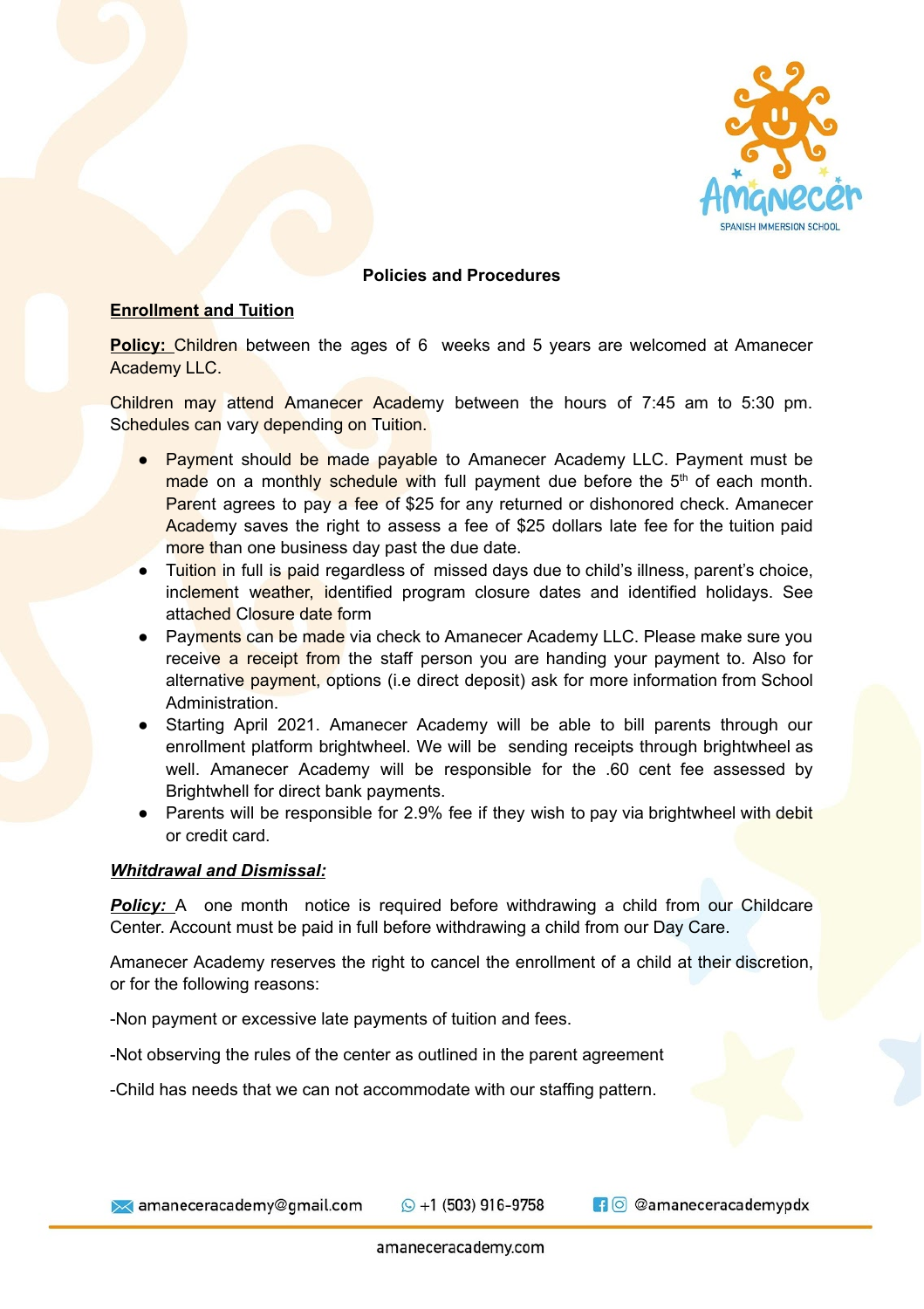

-Physical and or verbal abuse of staff or children by parent or child.

## *Communication:*

## *Policy:*

**Proper communication** between our parents and the staff at Amanecer Academy is extremely important. Teachers will be sending home information in written form or via e mail on a regular basis. Infant and Toddler Programs will receive daily reports. You are welcome to call and schedule a meeting if you wish to become better acquainted with the teachers.

Because we are a 100% Spanish Immersion Childcare and Pre-School some of the teachers will not be fully bilingual. Communication in English with Administrative Staff or English Speaking staff will be provided upon request.

Remember to communicate in writing any changes to your child's schedule. We must also be informed in writing if any new person is picking up your child from Daycare/School.

## *Custody Orders:*

Until custody has been established by a court action, one parent may not limit the other parent from picking up a child in our care. The center must be notified immediately of any changes in custody orders. Certified custody orders must be given to administration staff.

### *Holidays and Closures:*

Please see attached Holiday and Closure schedule.

### *In service day*

It is important for staff to have time to prepare lessons and attend conferences. We include two in service dates a year. Please see Holiday and Closure schedule for more information.

### *Unexpected Closings:*

Amanecer Academy LLC will follow Beaverton School District designated "snow days" closure schedule. In an event that we are closed due to an emergency beyond our control (i.e power outage, no water service, ice storm etc). Every attempt will be made to contact parents of closing.

### *Attendance:*

*Policy*:

**X** amaneceracademy@gmail.com

 $\odot$  +1 (503) 916-9758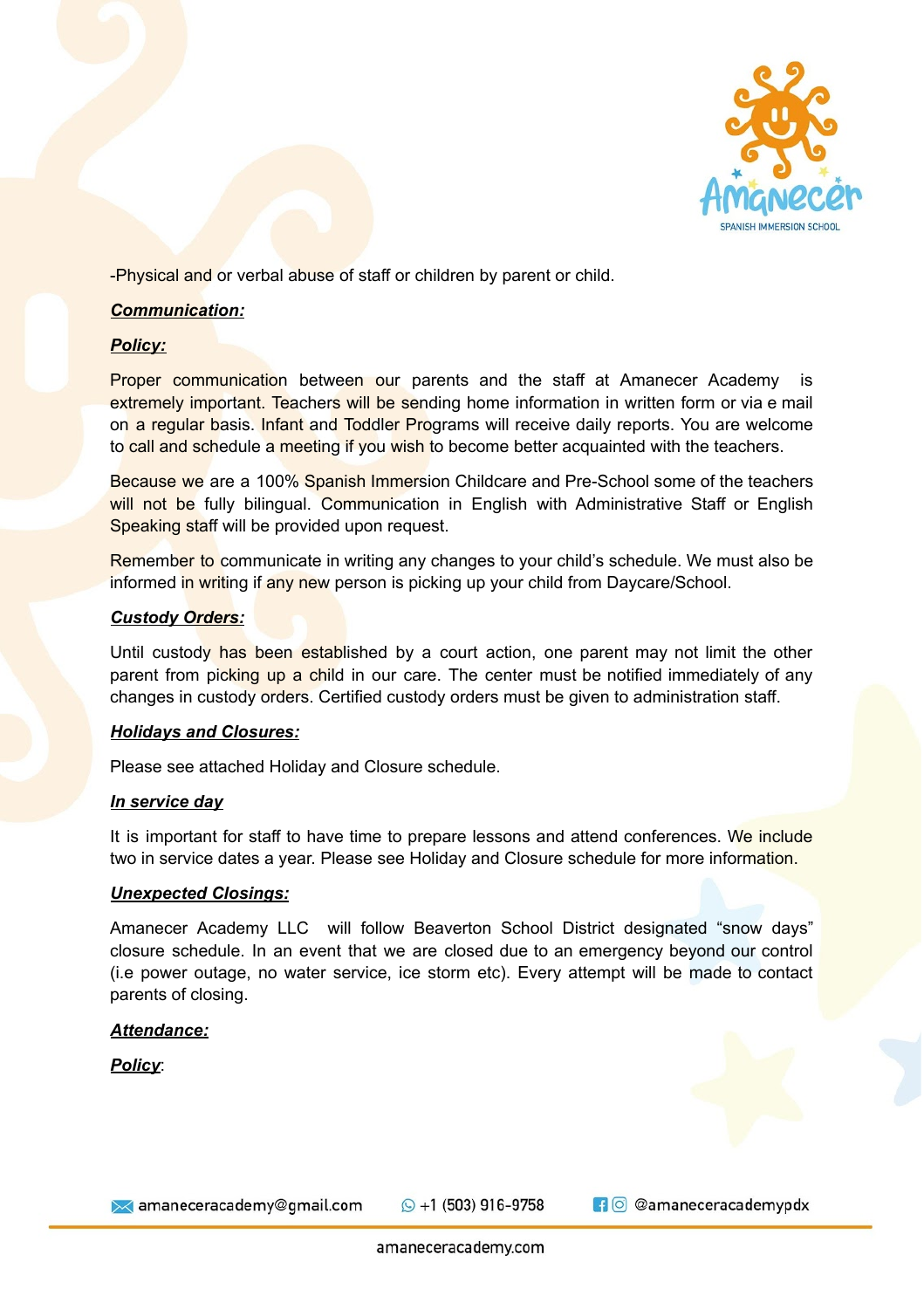

Regular attendance at Amanecer Academy is extremely important for your child is to settle in well. Routine becomes part of your child's day. You are welcome to visit your child in the daycare at any time. *Procedure*:

Parents will:

*●* Notify the daycare staff by 9:30 am. if your child is not coming in

### *Arrival*

Upon arrival, parents must:

- **•** Sign the intake forms before leaving the Child Care Home.
- *●* Put all diaper bags and extra clothing in the child's cubby or bin
- *●* Label soothers and need to be properly labed. Please notify Teachers if any items need to be refrigerated so Teachers can refrigerate accordingly.
- *●* Talk to a staff member and relate how your child's night and morning went/Concerns (if needed)
- *●* Take time to settle your child and say goodbye

### *Departure*

Upon departure, parents must:

- *●* Sign their child out with time child is leaving
- *●* Make personal contact with a staff member Daycare
- *●* Staff will: Phone parents or guardians when a daycare child has missed three consecutive days of daycare. Establish with parents or guardians the reason for the absence.
- **•** If after two weeks the daycare staff have been unable to reach the parents, the child will be dismissed from the program.

### *Discipline*

#### *Policy:*

At Amanecer Academy we work hard to develop a positive relationship between teacher and child. We believe if an interesting and challenging program is offered, then discipline problems are minimal. If problem behavior does occur, we begin with a positive approach. We believe that the purpose of discipline is to teach self-discipline, and that discipline should rely on inductive methods of explanation, reinforcement and modeling, rather than punishment. Above all, it is our goal to provide a warm and loving atmosphere in which children can grow, learn, and grow to love learning.

**X** amaneceracademy@gmail.com

 $\odot$  +1 (503) 916-9758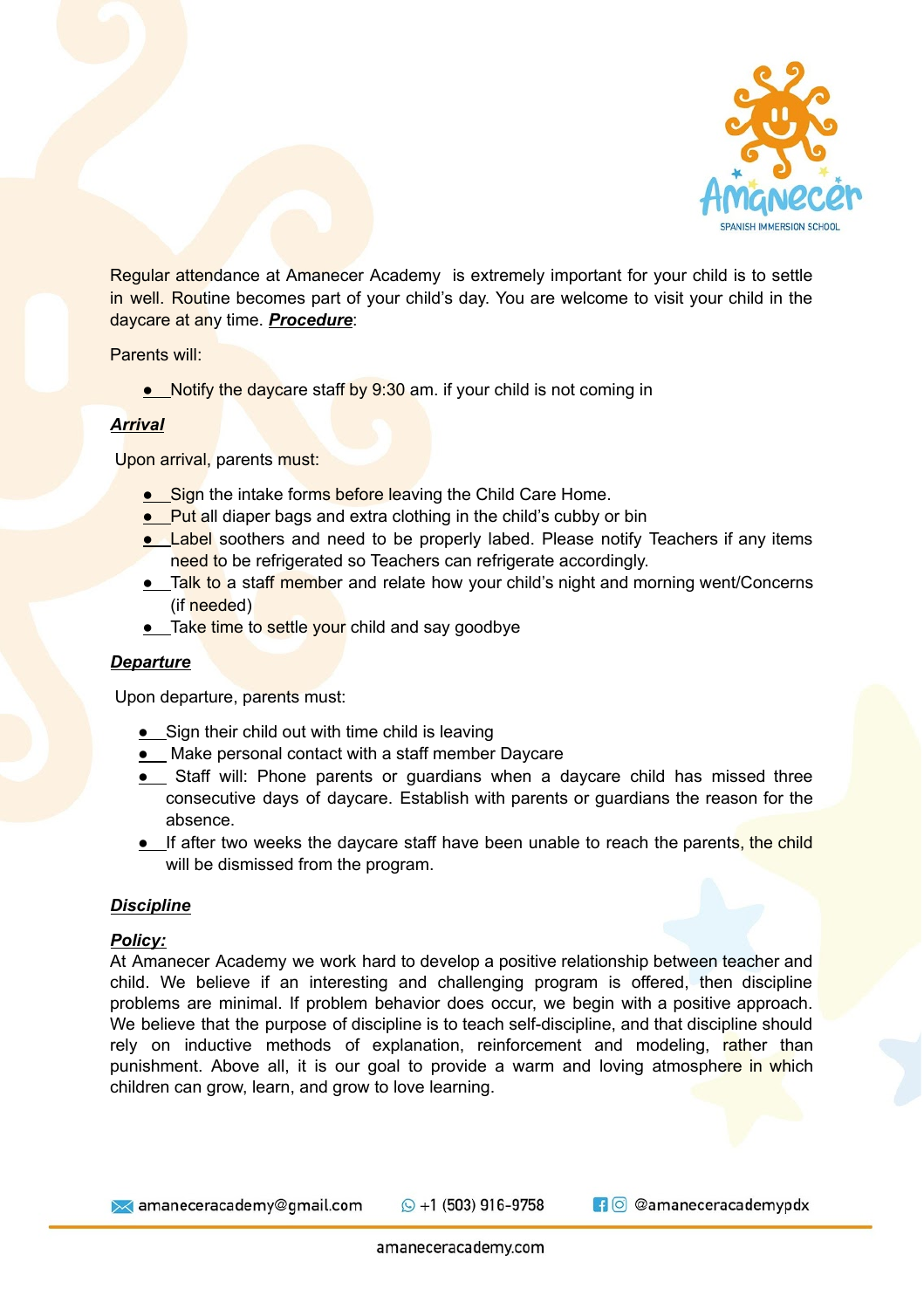

#### *Procedure: Our interactions with Children:*

- Consider the attention span and skills of children so that we do not expect them to behave at developmentally inappropriate levels.
- Engage in discipline that relies on explanations, reinforcement, and modeling.
- Praise and encourage good behavior instead of focusing upon unacceptable behavior.
- Teach children that making mistakes is a natural part of learning, and that they can make their mistakes right. Children are expected to take responsibility and do so.
- Are consistent One key to effective discipline is consistency, and we are as consistent as possible in all areas.

### *Teachers and parents work together*

At Amanecer Academy teachers and parents work together to deal with problem behavior. We encourage parents to discuss with their child that the following are unacceptable:

- Leaving the area without permission
- Throwing toys, rocks, or sand at other children
- Abusive, or inappropriate language
- Purposely hurting themselves or others; for example, by hitting, biting, spitting, kicking, or pulling hair

Amanecer Academy Believes:

- Children are never shamed or humiliated.
- Yelling at children is not permitted.

Spanking or any other type of corporal punishment is not permitted

### *Treasures and Possessions*

Each child will need a blanket to use at naptime. The blankets are washed by Amanecer Academyevery Friday.If you wish to wash your blanket at home or take it home daily it is your responsibility to arrange that with staff. A small pillow or stuffed toy is permissible for nap time.

**X** amaneceracademy@gmail.com

 $\odot$  +1 (503) 916-9758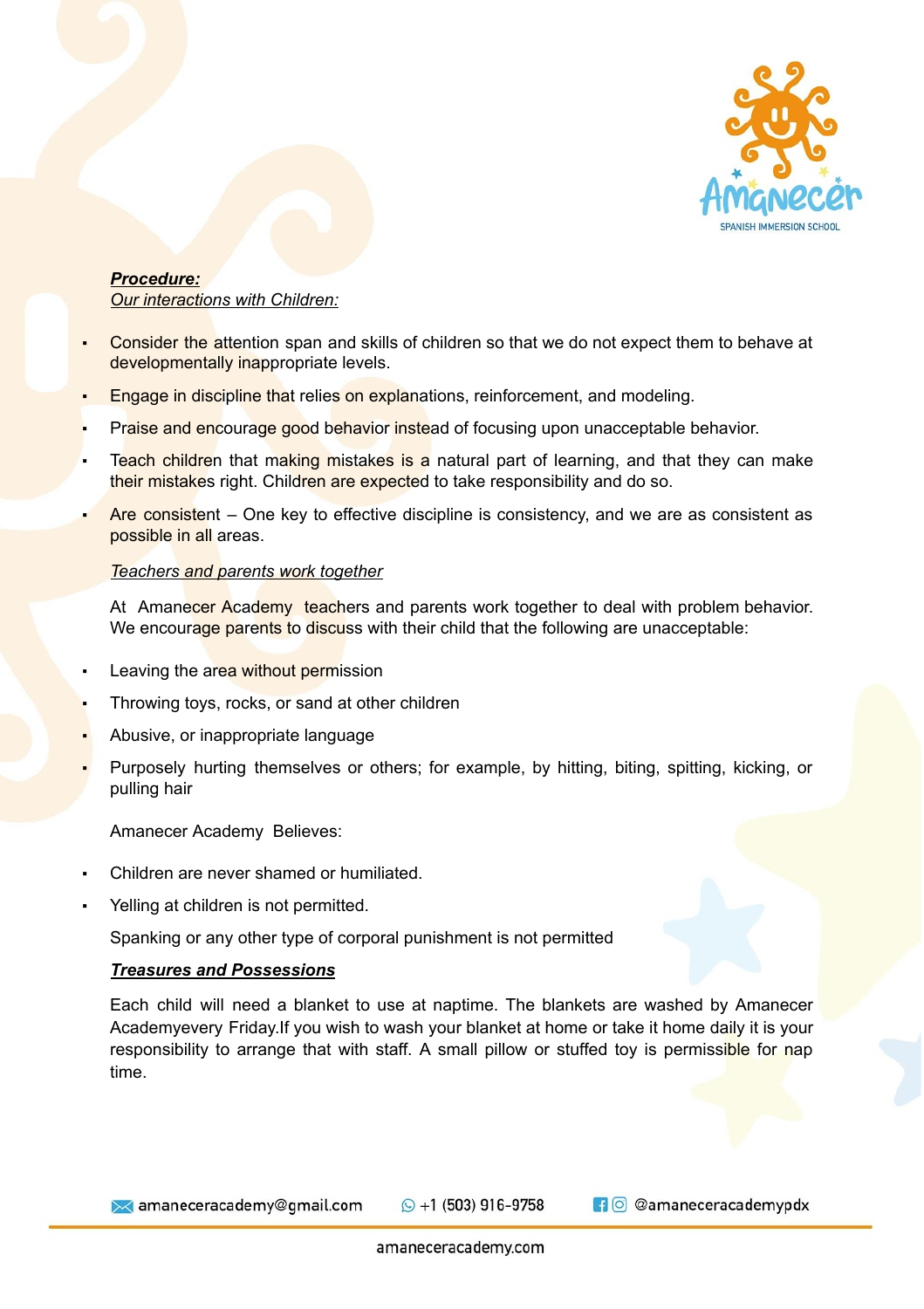

Sometimes children need to bring special toys or newfound treasures to sue as a "bridge" between home and school. On these occasions, we will work with your child to make it a positive sharing experience. Experience shows us that often toys from home create problems at school. We encourage keeping toys at home unless there is a scheduled show and tell. Amanecer Academy will not be responsible for any lost toys.

### *Clothing:*

Because of a wide range of activities it is recommended that children be dressed in washable, comfortable clothing. Plastic aprons will be provided for art /paint activities and water activities.

Water activities, sand paly and occasional bathroom accidents necessitate an extra set of clothing. All extra clothing should be placed in a labeled bag.

### *Diapers and Toilet Training:*

Parents supply all diapers, wipes and rash creams. Teachers have knowledge and experience in helping your child toilet train. It is important that you communicate with your teacher to make this milestone positive and successful.

-We will start the process of potty training at child at Childcare when the child can do the following:

-The child can walk and is ready to sit down.

- -The child can communicate his/her need to eliminate (urinate/defecate).
- -The child is able to pull clothes up and down (on and off).

We recommend that when in training your child be dressed in user friend clothing. Overalls, zippers and snaps are difficult for children to manage especially in a hurry. While toilet training parents are to provide lots of thick training underwear, pants and outer clothing.

### *Bodies and Boundaries*

Children are curious about their bodies we at Amanecer Academy use anatomically correct terms when speaking about body parts. We also teach children that every person has boundaries and those have to be respected.

### *Birthday Celebrations*

Parents are welcome to send in a treat to share with their classmates on their birthday or special occasions. Schools have strict allergy quidelines so please talk to a Teachers prior to sending a treat. Amanecer Academy will have a small celebration for each child on their

 $\bowtie$  amaneceracademy@gmail.com

 $\odot$  +1 (503) 916-9758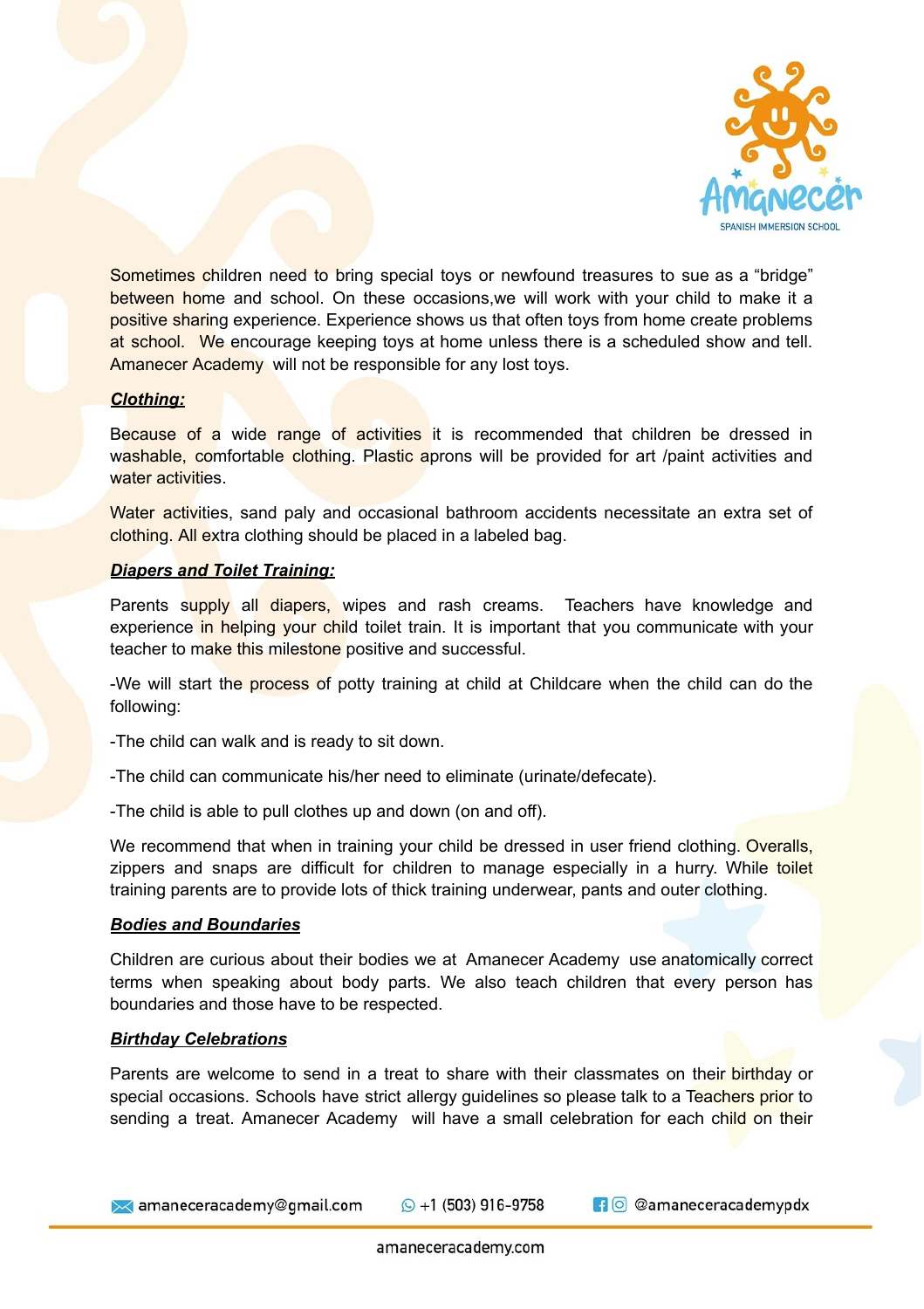

birthday. Parents are discouraged to celebrate in school as all birthday celebrations are the same for each child in our School.

If you wish to invite children from Amanecer Academy to and outside the School Birthday party. Ask Amanecer Academy Staff and we can provide an address or email list with the permission of the parent.

### *Meals, Snacks and Food Allergies*

Amanecer Academy will provide Breakfast (depending on arrival time), two snacks and a Dinner (depending on departure time) for each child. There is a separate fee for Lunch. Whole milk will be provided at Lunch time (unless there is an allergy) If there are any dietary changes after the time you have completed the enrollment form it is your responsibility to share them with program staff. It is your responsibility to share any special foods. An Allergy Action Plan and Medical Action Plan are available to be filled out by the parent as needed.

### *Healthy Choices*

While the ocassional donut, chocolate milk or fruit snacks make for a good treat. We ask that parents provide healthy choices for lunch to encourage healthy eating habits within the school. If as a parent you are needing some ideas for Lunches reach out to Teachers for a list of Pinterest or online pages for ideas.

#### *Injuries and Accidents*

Every consideration will be taken to ensure the safey of your child while in our care. Should an injury occur a minor incident or injury form will be completed. A copy of report will be sent home. A parent or guardian will be nofieid regarding any injury that occurs while the child is in our care.

In the event of a major medical emergency or accident the center teacher or director will call 911 immediately. The child will be transported to the hospital noted in their record.(or closest hospital) The parent or guardian will be notified immediately after 911 has been called.

#### *Family Gatherings and Field Trips*

Amanecer Academy will host one or two family gatherings a year for parents to meet each other. We will also have Field Trips. A field trip form will be sent to parent prior to Field Trip. Parents are strongly encouraged to participate in these activities.

#### *Daily Routines*

→ amaneceracademy@gmail.com

 $\odot$  +1 (503) 916-9758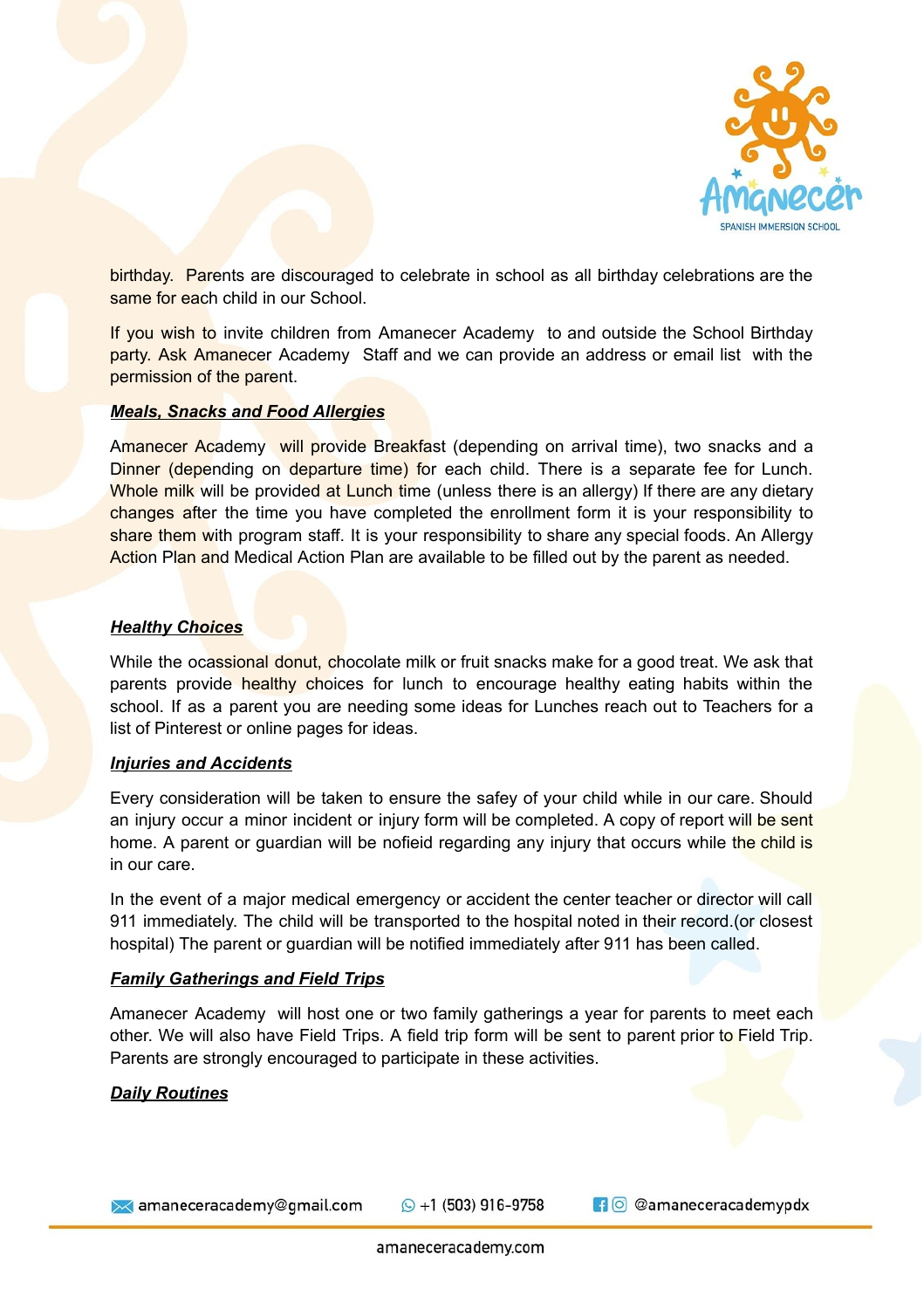

Every classroom has their daily routine posted for Parents to see. Infants do not have a set schedule as their care is based on individual needs.

## **Wellness and Sick Policy**

**Policy:** We value our clients' health as well as the health of the staff, without healthy staff we are unable to provide effective care.

**Procedure:** You will need to keep your child at home, or make alternate arrangements for the following conditions: Fever over 38.3° C (101°F).

- **•** Infected eyes or skin.
- **Any** type of contagious or communicable disease such as flu, measles, mumps, rubella, or chicken pox.
- **•** Immediately report to staff any contagious or communicable disease.
- **•** Unexplained diarrhea or loose stool combined with nausea, vomiting or abdominal cramps.
- **•** An acute cold with fever, runny nose and eyes, a "croupy" cough or congested to the point that he/she has heavy breathing.
- **•** If a child becomes sick at daycare, the parent or if parent is unable to be reached the person authorized to pick up in the case of an emergency will be called and asked to pick up the child. The staff will isolate the child from the other children and make him/her as comfortable as possible, but will not administer medication.
- **•** Please keep the child at home until he/she is well enough to attend. Any medicine required to treat above symptoms will mean the child is too ill to attend daycare. Example of medicine: Tylenol or Motrin.
- **●** *If your child is too ill to play outside with his or her call, or participate in regular classroom activities, then your child is too ill to attend Childcare.*

# *ALLERGIES*

# *Policy*:

Parents/guardians need to inform the daycare staff in writing if their child has any allergies.

### *Procedure*:

- 1. Required forms will be provided by staff as soon as an allergy is reported.
- 2. Allergies will be posted in the kitchen for all staff to see.
- 3. A Care Plan card will be written up on the steps to take if the child has an allergy attack.

 $\odot$  +1 (503) 916-9758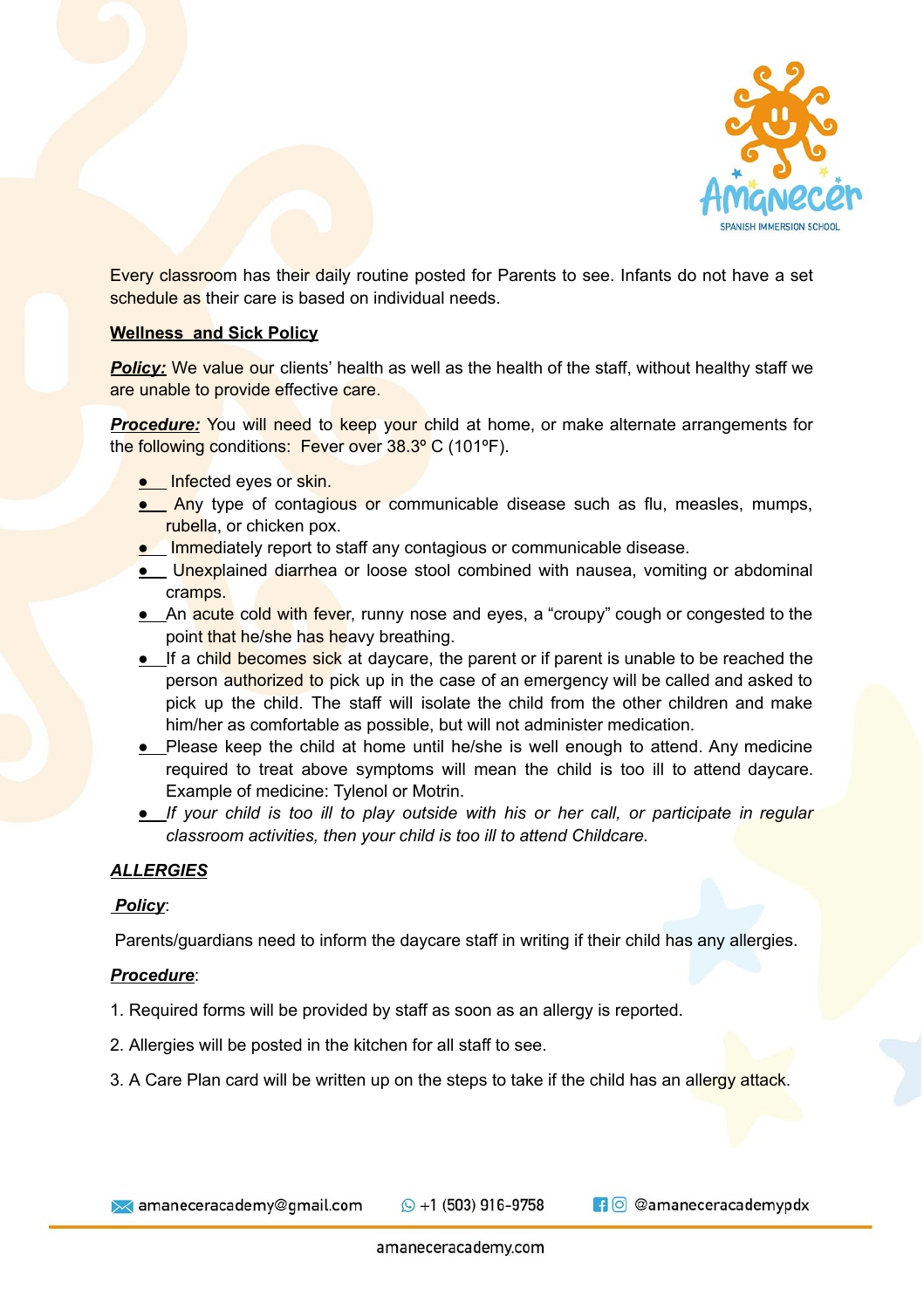

4. Extra training will be provided either by a Health Care Professional or parent if deemed necessary.

5. Parents will be informed immediately of any allergy attack and the steps take.

# *NON-PRESCRIPTION & PRESCRIPTION MEDICATIONS POLICY*

## *Policy*:

Administration of medications in daycares is regulated by the Child Care Regulations. This policy protects children, parents and staff. Early Childhood Educators are not formally qualified to make "judgment calls" as to when medications are appropriate. Only medication prescribed by a doctor will be administered.

## *Procedure*:

- All medications are kept in a locked container in the kitchen out of children's reach.
- Parents must inform staff of any side effects or reaction that medication may cause in a child. (ie: hives, drowsiness, diarrhea)
- Authorization for the Administration of Prescription Medication form must be completed by parent.
- "Authorization for the Administration of Non-Prescription Medication" form must be completed by parent
- A "medical consent" form will be filled out by a parent for each prescription required
- Medication must be brought to the centre in its original container with instructions from your doctor on how to administer it.
- Label must clearly show the following information: I Child's name I Name of medication I Dosage I Route (oral, nasal, rectal, eye, ear, or injection) I Physician's name  $\vert$  Care of medication (shake well, refrigerate)  $\vert$  Date to end administration of medication
- Any baby bottles containing medicine will not be given to the child at the daycare.
- If the child comes in with a baby bottle containing medicine, it will be locked up and returned to the parent at the end of the day.

# *IMMUNIZATION*

# *Policy*:

Amanecer Academy is required by the Child Care Regulations to keep an up-to-date copy of each child's immunization record in case an outbreak should occur.

**X** amaneceracademy@gmail.com

 $\odot$  +1 (503) 916-9758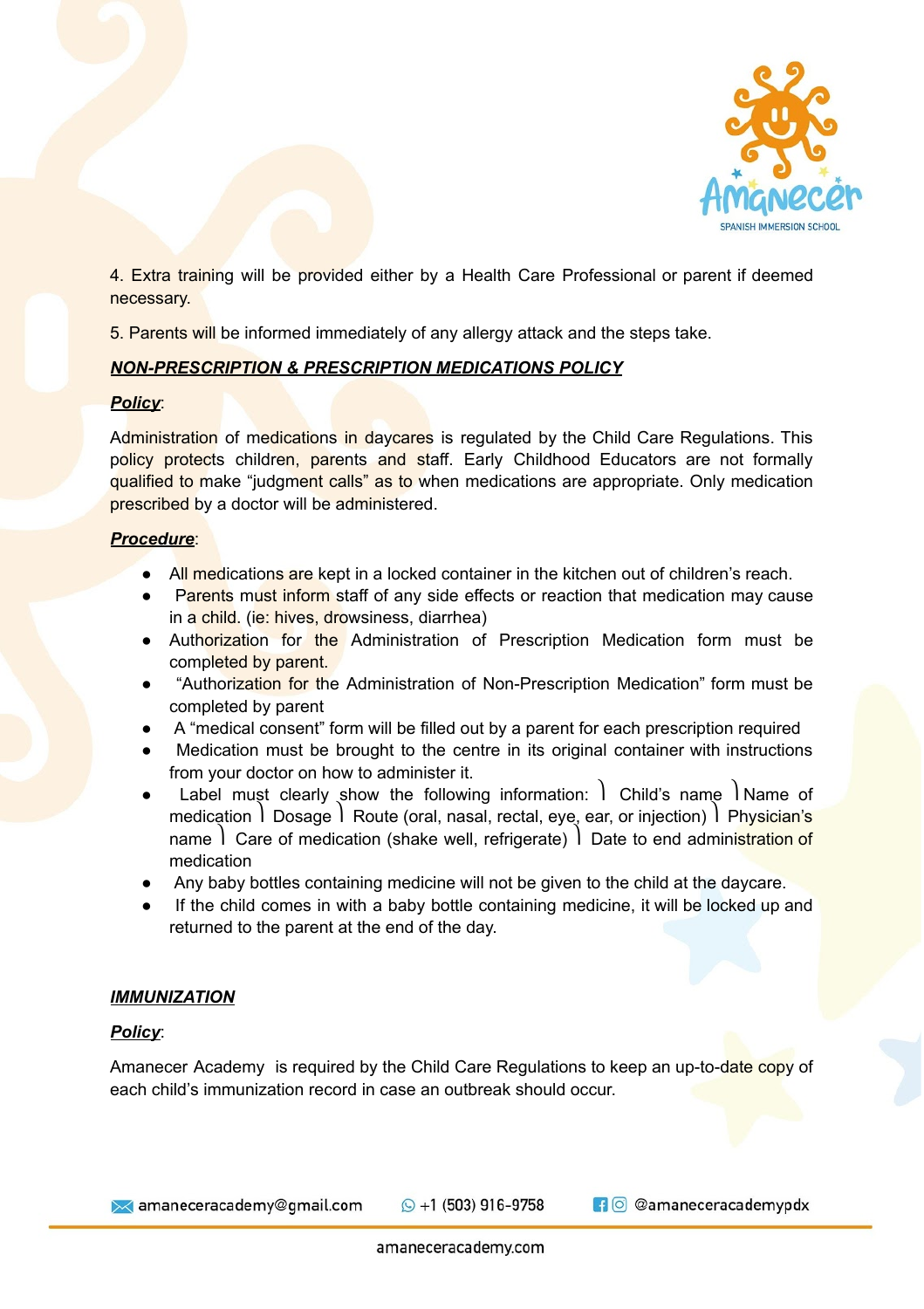

## *Procedure*:

1. Upon enrollment the daycare staff will ask for a current immunization record for every child.

2. An exemption form will be provided by parents if Child is not immunized.

3.If an outbreak occurs, the parent will be asked to remove the non-immunized child from the School until it has been determined that the child's health is no longer at risk.

## *MANDATORY REPORTERS*

All staff members at Amanecer Academy are considered Mandatory Reporters in the state of Oregon and are required by law to report any case of suspected child abuse or neglect.

## *LICENSING GUIDELINES*

Amanecer Academy is a Certified Family Childcare Home and follows all rules and regulations mandated by the Oregon Department of Education Early Learning Division. Office of Childcare.

Office of Child Care Phone: 503 947-1400

**X** amaneceracademy@gmail.com

 $\odot$  +1 (503) 916-9758